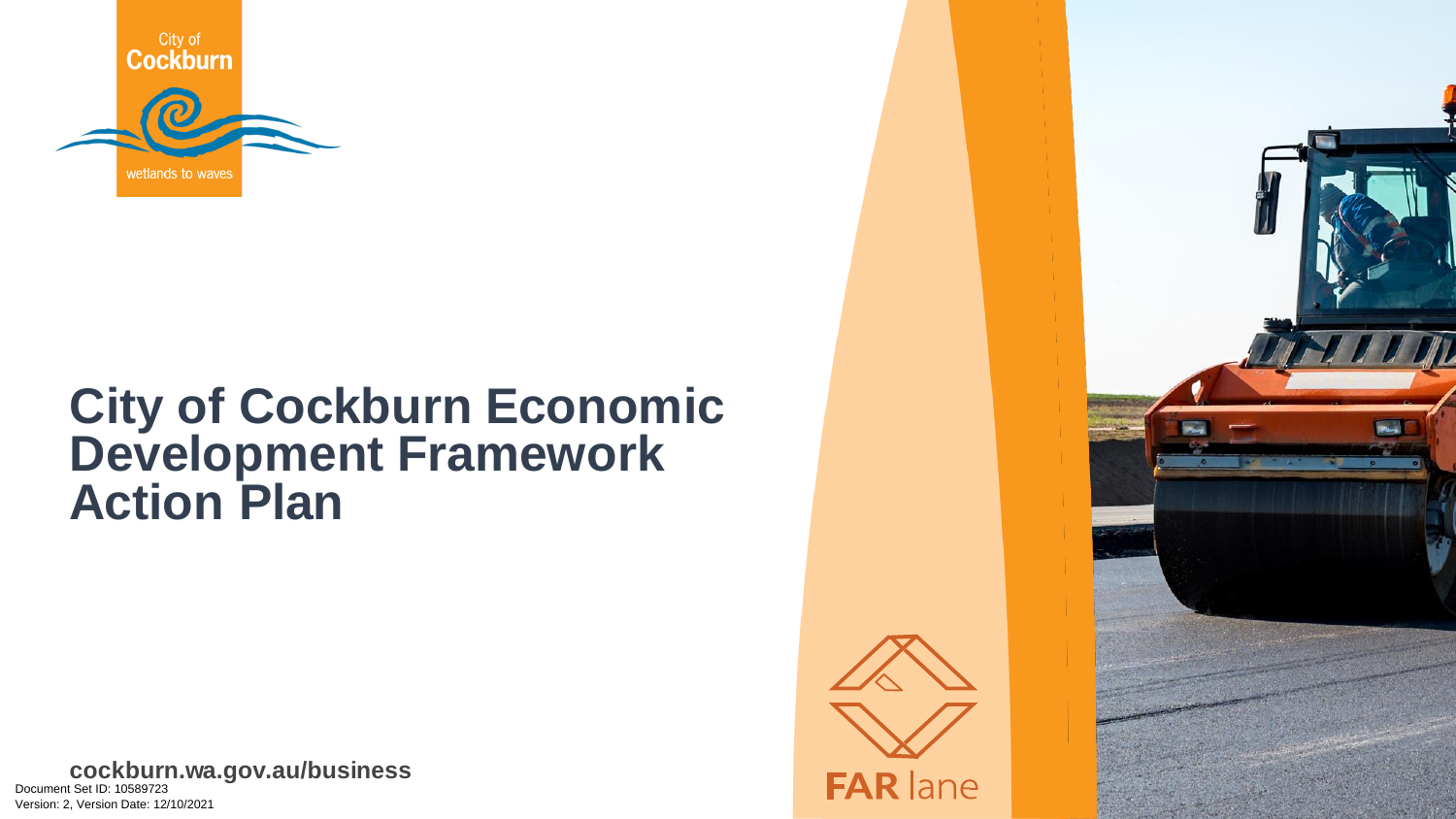# **ECONOMIC DEVELOPMENT ACTION PLAN 2021-2022**



2

The following proposed Action Plan outlines a range of potential initial projects and initiatives (incorporating catalysts, game changers, systems and decisions, and relationships) which align with the Framework's purpose and the Strategic Community Plan's outcome areas.

The Action Plan has been informed by the consultation and research conducted to date and provides a snapshot of the type of activities that fall within the four Program Areas:

- 1. Place-based Economic Development.
- 2. The Blue Economy.
- 3. The Visitor Economy.
- 4. Local Business Knowledge and Capacity Building.

Please see Appendix 1 for detailed actions relating to year 1 focus areas.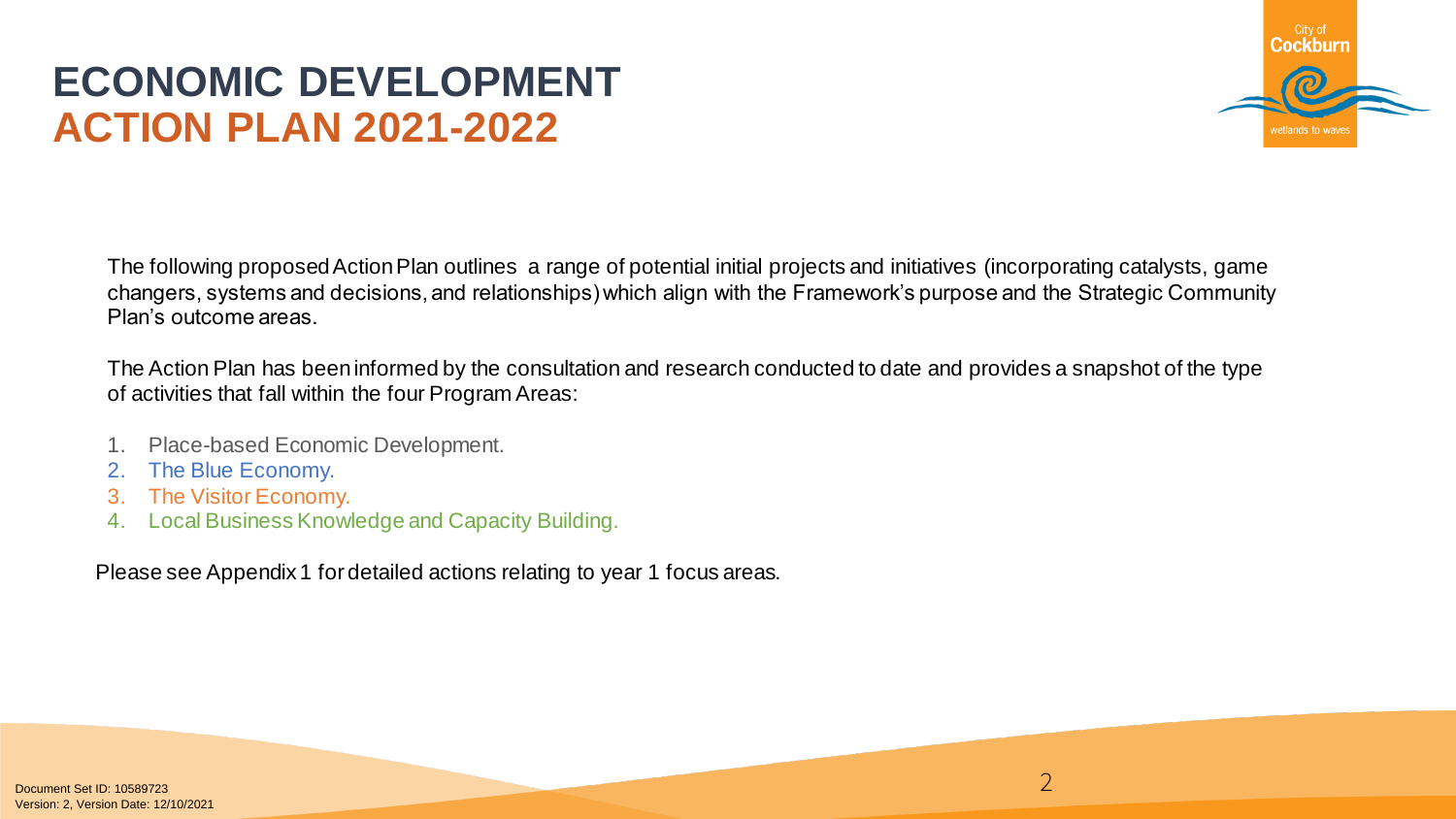# ACTION PLAN LOGIC

The Action Plan will utilise the following logic to organise potential projects and initiatives against 5 year and 12 month timeframes.









### **5 Year Plan (Framework)**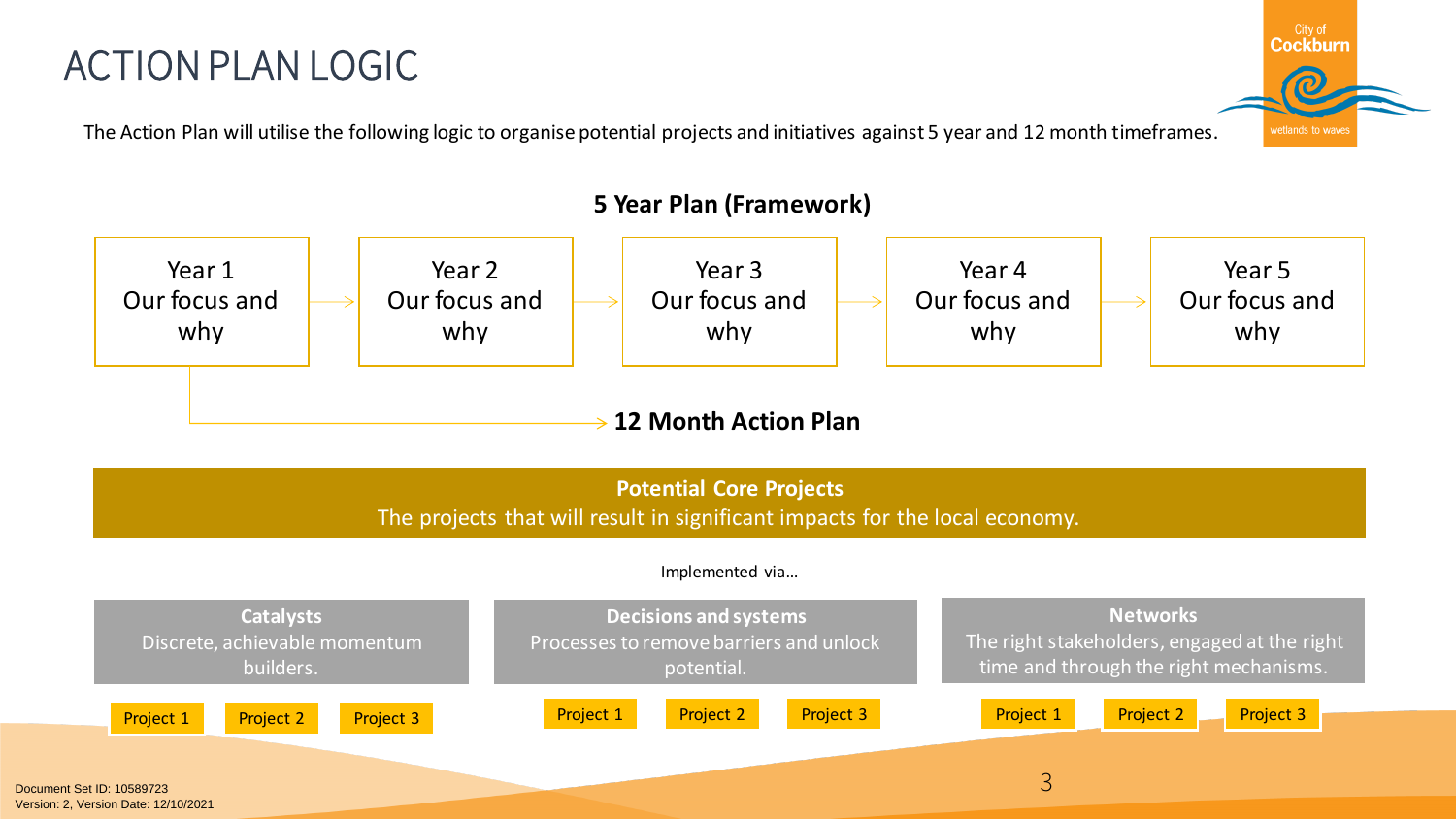### PLACE-BASED LOCAL ECONOMIC DEVELOPMENT

Over the next five years, the City will be guided by the following pathway as it seeks to foster the local economic development through a place-based approach. The game changing projects relating to this program area that we will be working towards include:



- Place Strategy: Incorporating a place- based thinking approach in how we articulate and facilitate place performance.
- Investment Prospectus: Promotion of place as an investment opportunity by linking potential businesses, entrepreneurs and investors in person and via an online investment portal to facilitate ideas generation and realise place investment and capital raising strategies.
- Retail and employment centres: Identify and prioritise retail and employment centresthat need help and assistance.



Document Set ID: 10589723<br>Version: 2. Version Date: 12/10/2021

Please see attached excel spreadsheet for deta $\overline{4}$ ed actions relating to year 1 focus areas.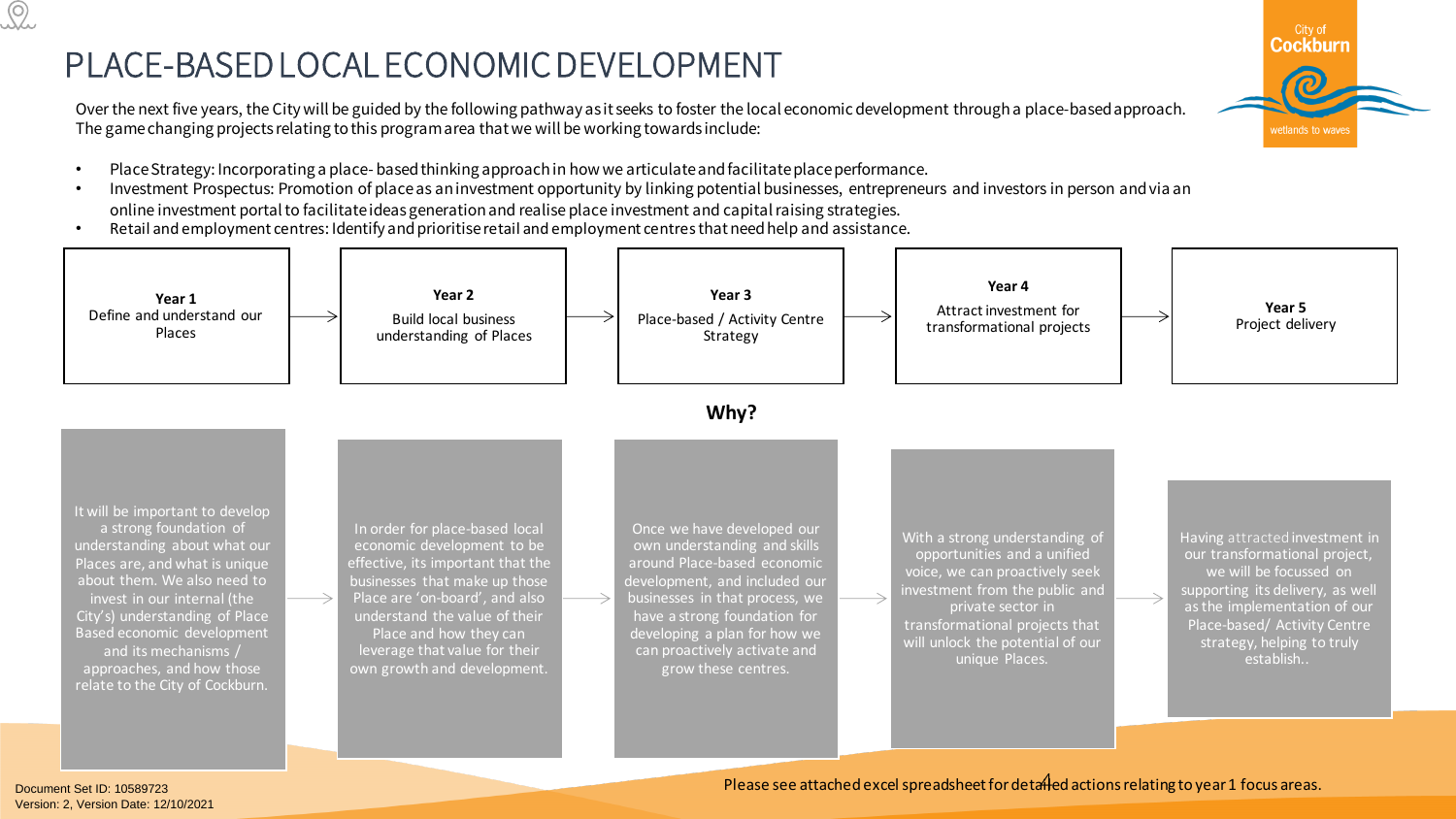### BLUE ECONOMY

S

Over the next five years, the City will be guided by the following pathway as it seeks to foster the growth of the regional BlueEconomy, a strategic industry for the South West region. The game changing projects relating to this program area that we will be working towards include (but arenot limited to):

- Events To explore and articulate the City's role in the development of the Blue Economy;
- Quantifying the opportunity / cost benefit analysis and stakeholder analysis;
- Communications, Stakeholder Engagement and Advocacy Strategy; and
- Systems level and common understanding of what the Blue Economy is.





Document Set ID: 10589723<br>Version: 2. Version Date: 12/10/2021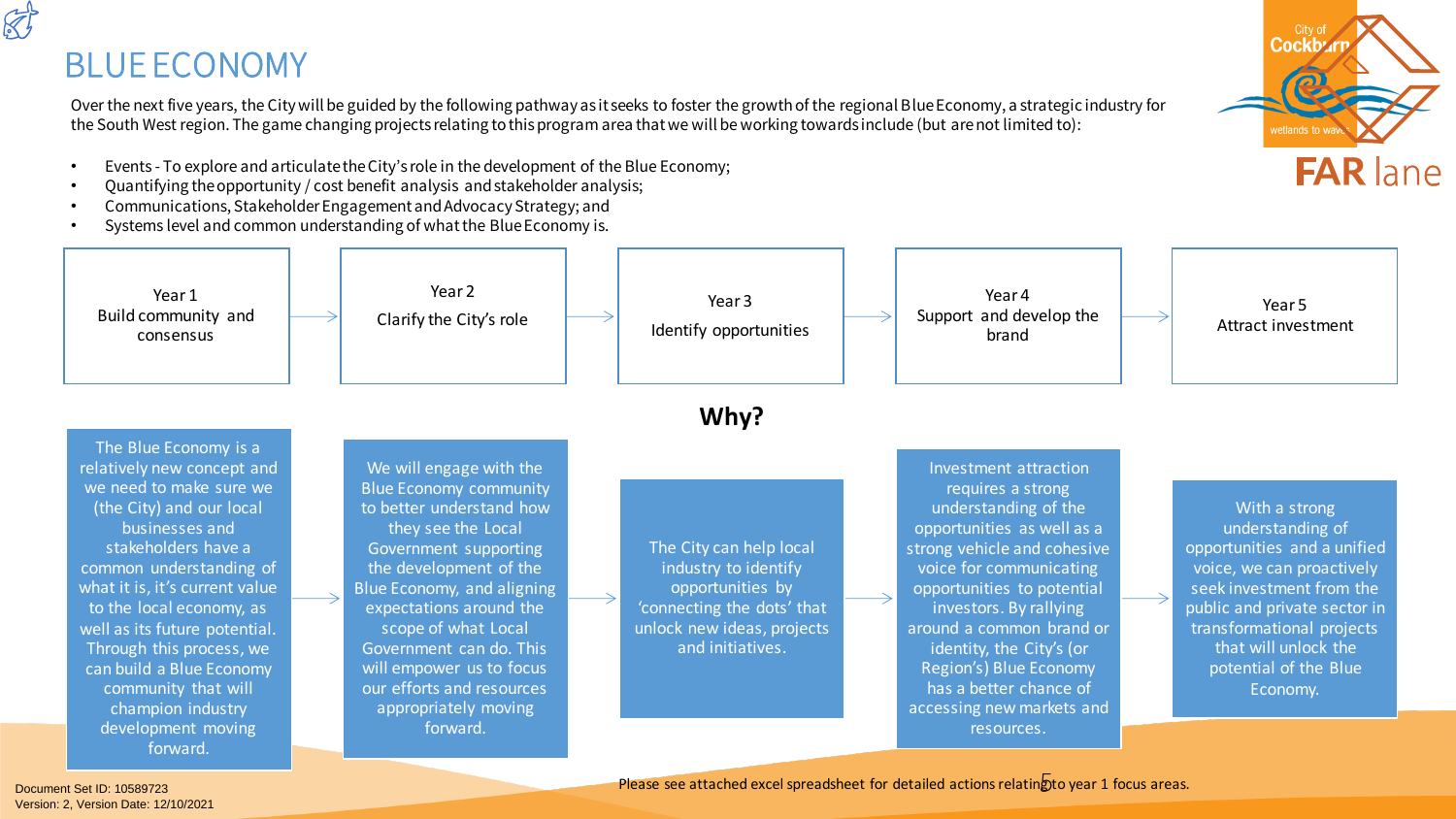



Over the next five years, the City will be guided by the following pathway as it seeks to foster the growth of the local Visitor Economy. The game changing projects relating to this program area that we will be working towards include:

- Delivery of the Bibra Lake Aboriginal Visitors and Cultural Centre
- Tourism Strategy Development
- Destination Brand Development



Please see attached excel spreadsheet for detailed actions relating to year 1 focus areas.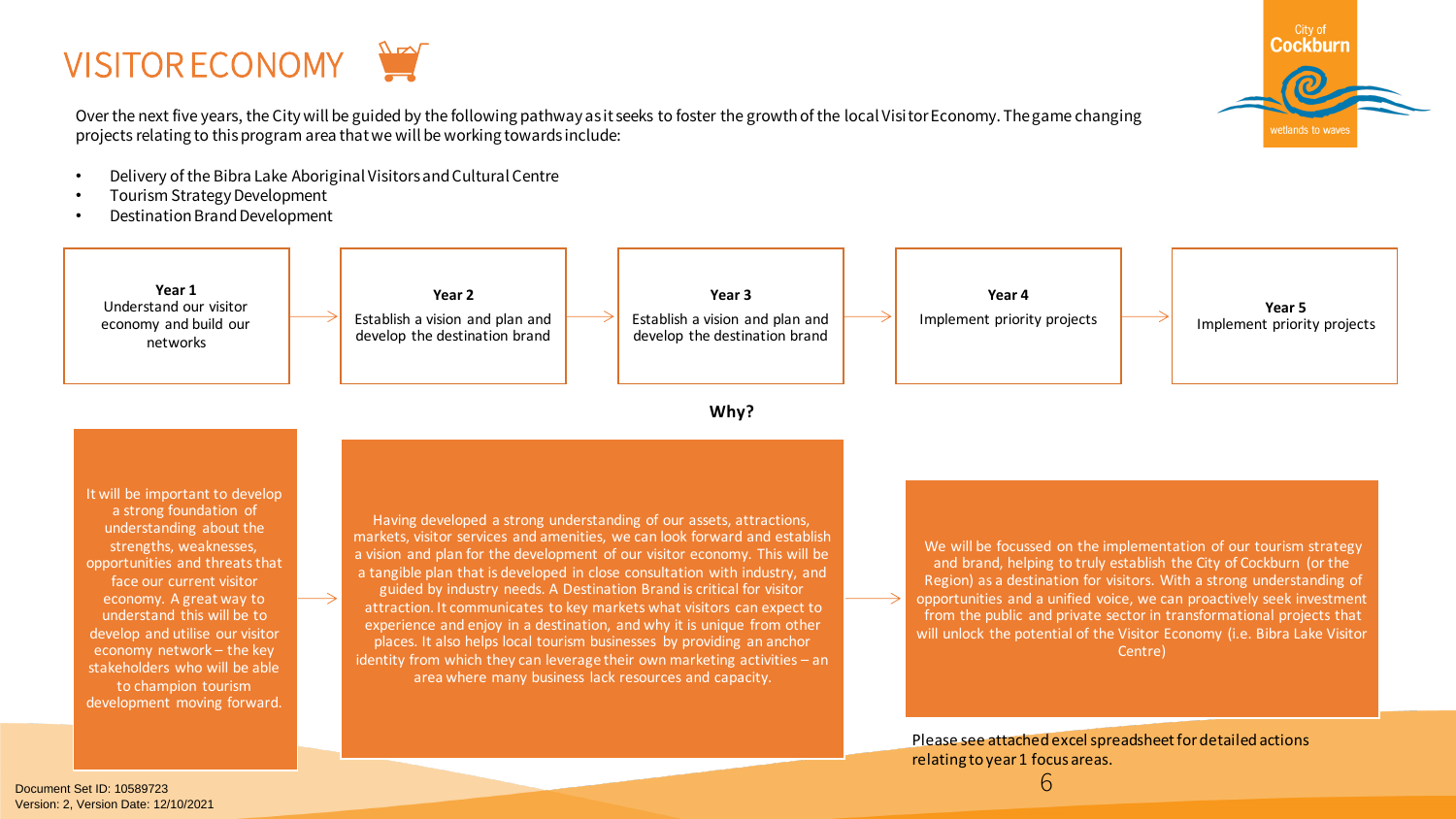### CAPACITY BUILDING AND INNOVATION SUPPORT

City of Cockburn vetlands to wav

Over the next five years, the City will be guided by the following pathway as it seeks to understand, support and build local business capacity and support innovation. The game changing projects relating to this program area that we will be working towards include:

- Workforce Capability: Ensure business and large project workforce requirements are met through targeted programs, involving industry and training providers, such as a Specialist Shipbuilding Workforce Development Program.
- Business Capacity and Transformation**:** Facilitate and encourage knowledge creation among the business community through business support training and strengthen networks between businesses, entrepreneurs, government and investors.



Document Set ID: 10589723<br>Version: 2, Version Date: 12/10/2021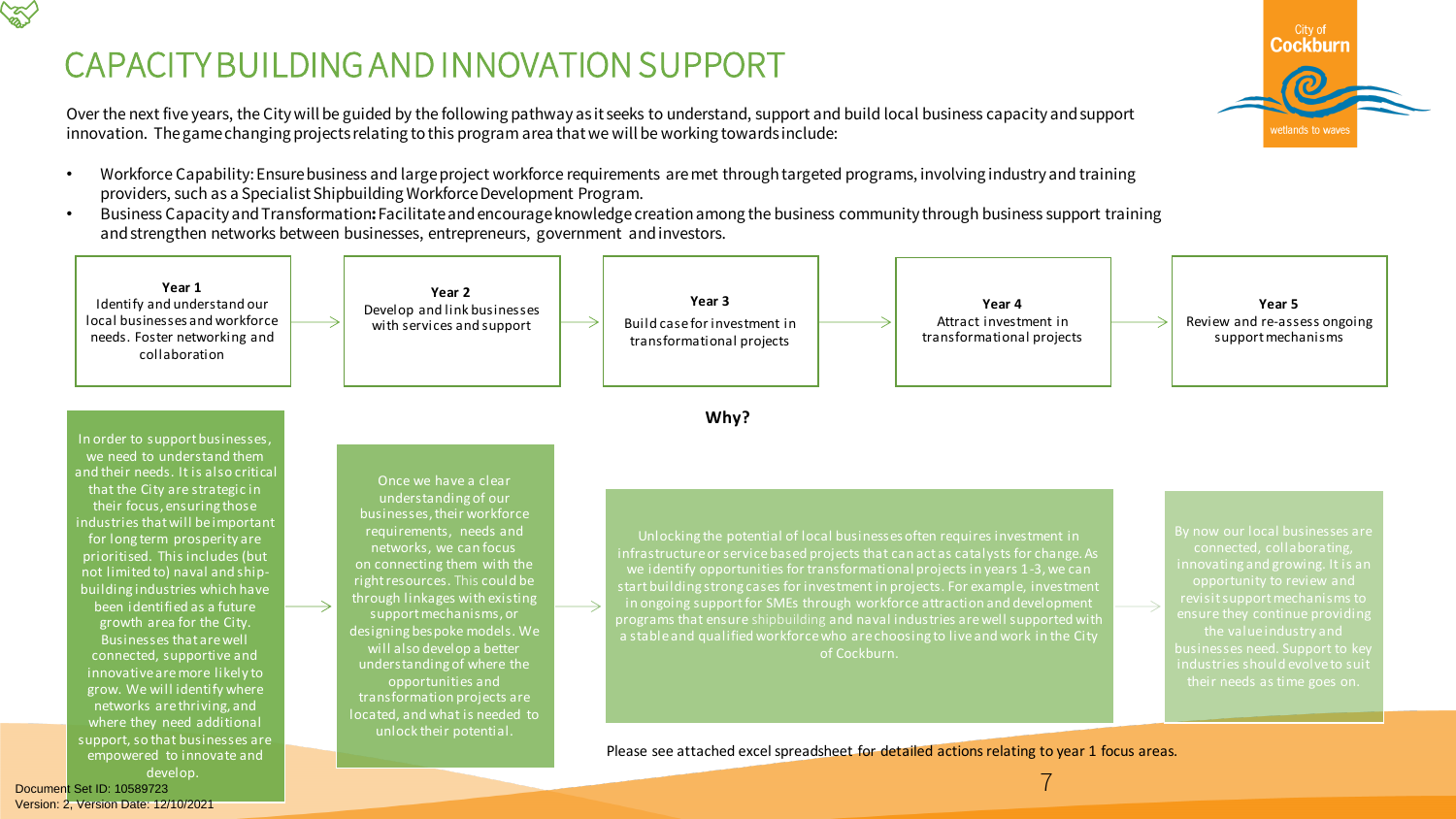# PROGRAM AREAS AND THE ENABLERS OF ECONOMIC DEVELOPMENT

- Based on the literature review, the City's identified key outcome areas and their experience supporting local economic development, seven enablers of economic development were identified as a being potentially important to realising desired impacts.
- These enablers have assisted in the development of the Framework and the proposed action plan (see next slide) by identifying where the work of a range of the City's internal business units may interact with economic development initiatives and outcomes.
- In a workshop conducted with the City's Executive Leaders, "Advocacy" was identified as an enabler that was important to include and has become an eight enabler included in this framework.



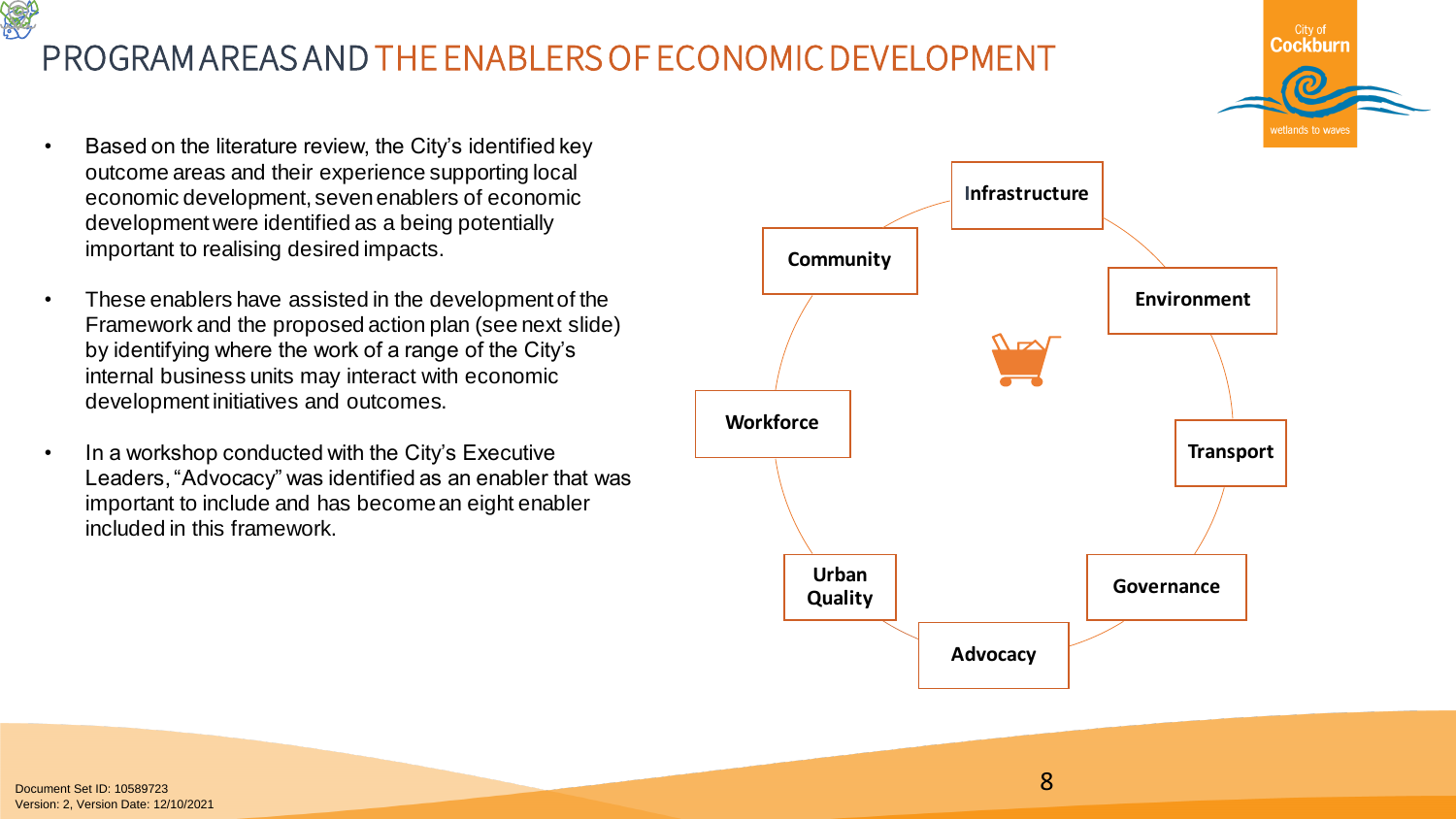### ACTION PLAN SUMMARY AND THE ENABLERS OF ECONOMIC DEVELOPMENT

| <b>Program Area</b>                                     | <b>Focus Area</b>                      | <b>Project Name</b>                                  | Infrastructure | <b>Environment</b> | <b>Transport</b> | Governance | Advocacy | Urban Quality | <b>Workforce</b> | Community |
|---------------------------------------------------------|----------------------------------------|------------------------------------------------------|----------------|--------------------|------------------|------------|----------|---------------|------------------|-----------|
|                                                         | (Year 1)                               |                                                      |                |                    |                  |            |          |               |                  |           |
|                                                         | Define and<br>understand our<br>Places | Place / Activity Centre Profiles                     |                |                    |                  |            |          |               |                  |           |
|                                                         |                                        | Website review                                       |                |                    |                  |            |          |               |                  |           |
| $\overline{1}$ . Place-based<br>Economic<br>Development |                                        | Identify capital projects with economic<br>impacts   |                |                    |                  |            |          |               |                  |           |
|                                                         |                                        | Cockburn Central Review                              |                |                    |                  |            |          |               |                  |           |
|                                                         |                                        | Cockburn Central Review                              |                |                    |                  |            |          |               |                  |           |
| 2. Blue Economy                                         |                                        | <b>Blue Economy Information Sessions</b><br>(Events) |                |                    |                  |            |          |               |                  |           |
|                                                         |                                        | Cluster Portfolio / Profile Development              |                |                    |                  |            |          |               |                  |           |
|                                                         | <b>Build community and</b>             | Henderson security review                            |                |                    |                  |            |          |               |                  |           |
|                                                         | consensus                              | Artificial Reef Project                              |                |                    |                  |            |          |               |                  |           |
|                                                         |                                        | Advanced Technology Hub - AMC                        |                |                    |                  |            |          |               |                  |           |
|                                                         |                                        | Industrial Development Local Planning<br>Policy      |                |                    |                  |            |          |               |                  |           |

Please see Appendix 1 for detailed actions relating to year 1 focus areas.

**Cockburn**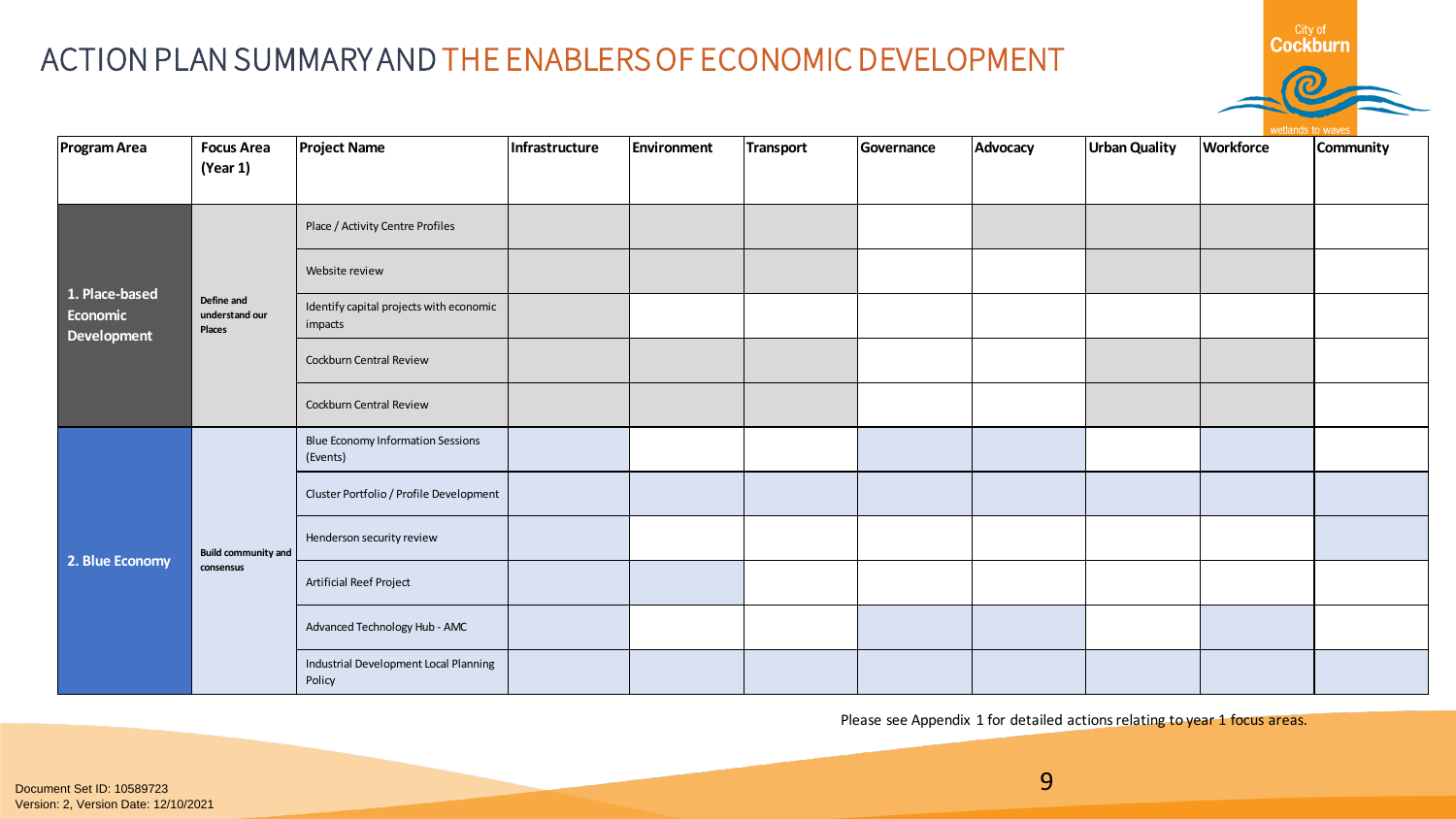### ACTION PLAN SUMMARY AND THE ENABLERS OF ECONOMIC DEVELOPMENT

| Program Area                                                    | <b>Focus Area</b><br>(Year 1)                                      | <b>Project Name</b>                                                                   | Infrastructure | Environment | Transport | Governance | Advocacy | <b>Urban Quality</b> | <b>Workforce</b> | Community |  |
|-----------------------------------------------------------------|--------------------------------------------------------------------|---------------------------------------------------------------------------------------|----------------|-------------|-----------|------------|----------|----------------------|------------------|-----------|--|
|                                                                 |                                                                    |                                                                                       |                |             |           |            |          |                      |                  |           |  |
| 3. Visitor Economy                                              |                                                                    | Market analysis                                                                       |                |             |           |            |          |                      |                  |           |  |
|                                                                 |                                                                    | Tourism Audit (Desktop review)                                                        |                |             |           |            |          |                      |                  |           |  |
|                                                                 |                                                                    | Visitor Economy Workshop                                                              |                |             |           |            |          |                      |                  |           |  |
|                                                                 |                                                                    | Grants, donations, sponsorship and<br>support for community groups and<br>volunteers. |                |             |           |            |          |                      |                  |           |  |
|                                                                 | <b>Understand our</b><br>visitor economy and<br>build our networks | Coogee Beach Caravan Park                                                             |                |             |           |            |          |                      |                  |           |  |
|                                                                 |                                                                    | Southern Peninsula, Port Coogee                                                       |                |             |           |            |          |                      |                  |           |  |
|                                                                 |                                                                    | South Fremantle Power Station                                                         |                |             |           |            |          |                      |                  |           |  |
|                                                                 |                                                                    | Cockburn Central Wavepark                                                             |                |             |           |            |          |                      |                  |           |  |
|                                                                 |                                                                    | Cockburn ARC Expansion                                                                |                |             |           |            |          |                      |                  |           |  |
| 4. Capacity<br><b>Building and</b><br><b>Innovation Support</b> |                                                                    | Local business and cluster profiling                                                  |                |             |           |            |          |                      |                  |           |  |
|                                                                 | Identify and<br>understand our<br>local businesses and             | Industry Roundtables - Network and<br><b>Support Profiling</b>                        |                |             |           |            |          |                      |                  |           |  |
|                                                                 | workforce needs.<br><b>Foster networking</b><br>and collaboration  | <b>Network and Support Mapping</b>                                                    |                |             |           |            |          |                      |                  |           |  |
|                                                                 |                                                                    | Sustainable Living Event Series                                                       |                |             |           |            |          |                      |                  |           |  |

Document Set ID: 10589723<br>Version: 2, Version Date: 12/10/2021

Please see Appendix 1 for detailed actions relating to year 1 focus areas.

**Cockburn**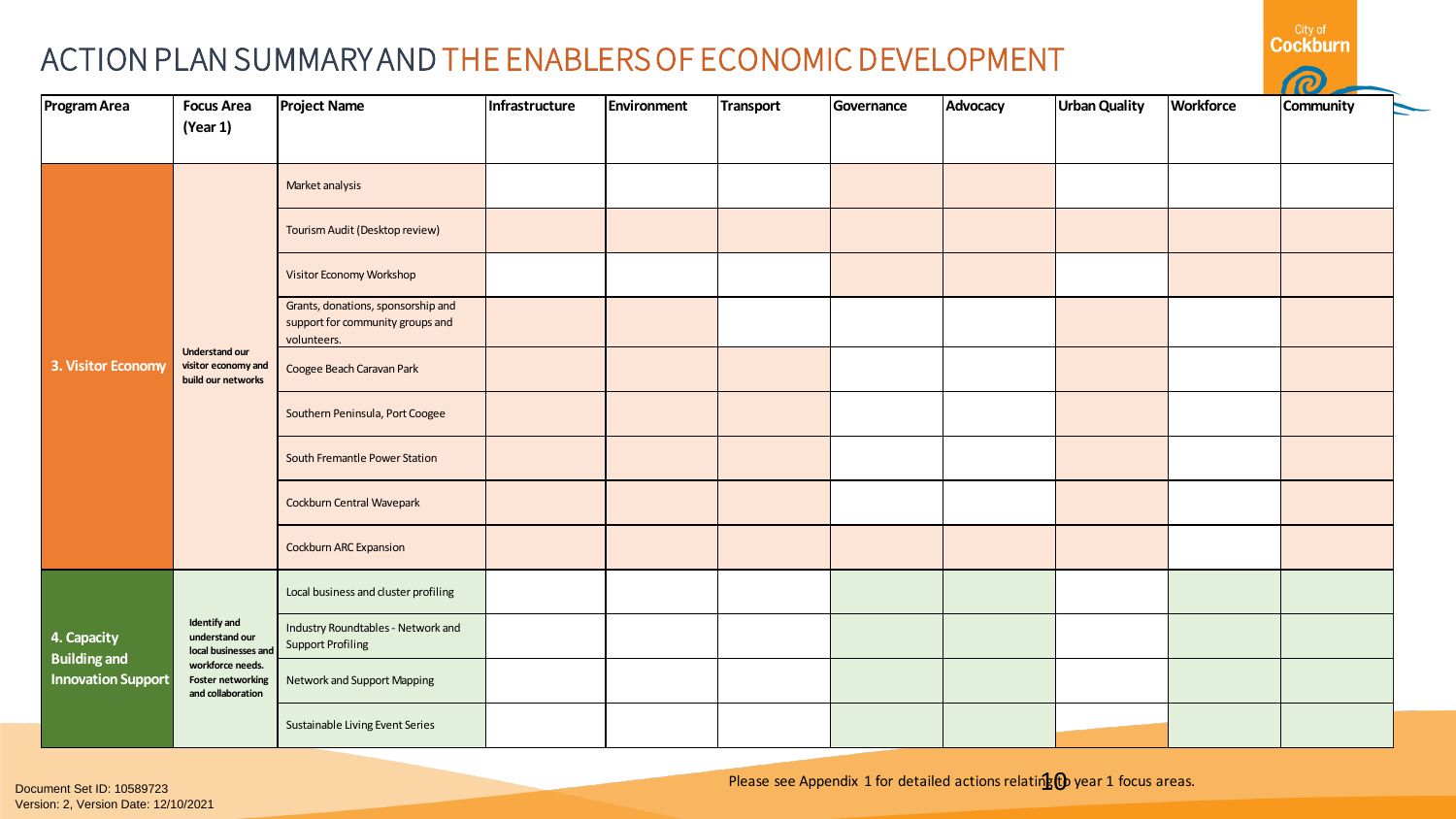Workshops Share updated Framework and Action Plan Communicate key wins and results

ENGAGEMENT STRATEGY

External stakeholder engagement will priorities three key annual tasks:

- **1. Annual review workshops:** Industry and Stakeholder Roundtables to review progress against previous year's Action Plan and understand industry priorities and needs to inform next 12 month Action Plan.
- **2.** Share updated Framework and 12 Month Action Plan Host a current copy of the Framework and Action Plan on the City's website as an ongoing resource for industry.
- **3. Communicate key wins and results:** Utilising the City's communication channels, networks and events, provide updates to industry and stakeholders on key project updates, wins and good news stories, linking them back to the Framework and Action Plan.

11 By conducting regular / repeated engagement around the Framework and Action Plan, the City can establish these documents and their processes in the minds of local industry and stakeholders, building a collaborative process that strengthens over time.

Document Set ID: 10589723<br>Version: 2. Version Date: 12/10/2021

### The successful implementation of the Economic Development Framework and Action Plan relies on effective internal and external stakeholder engagement to build and retain buy-in and support for priority projects in the short, medium and long term.

Internal stakeholder engagement processes are addressed on page X of this document, and are included as part of the City of Cockburn's annual planning and review process around the Framework and Action Plan. External stakeholder engagement is



addressed by the processes outlined below and on the following page.

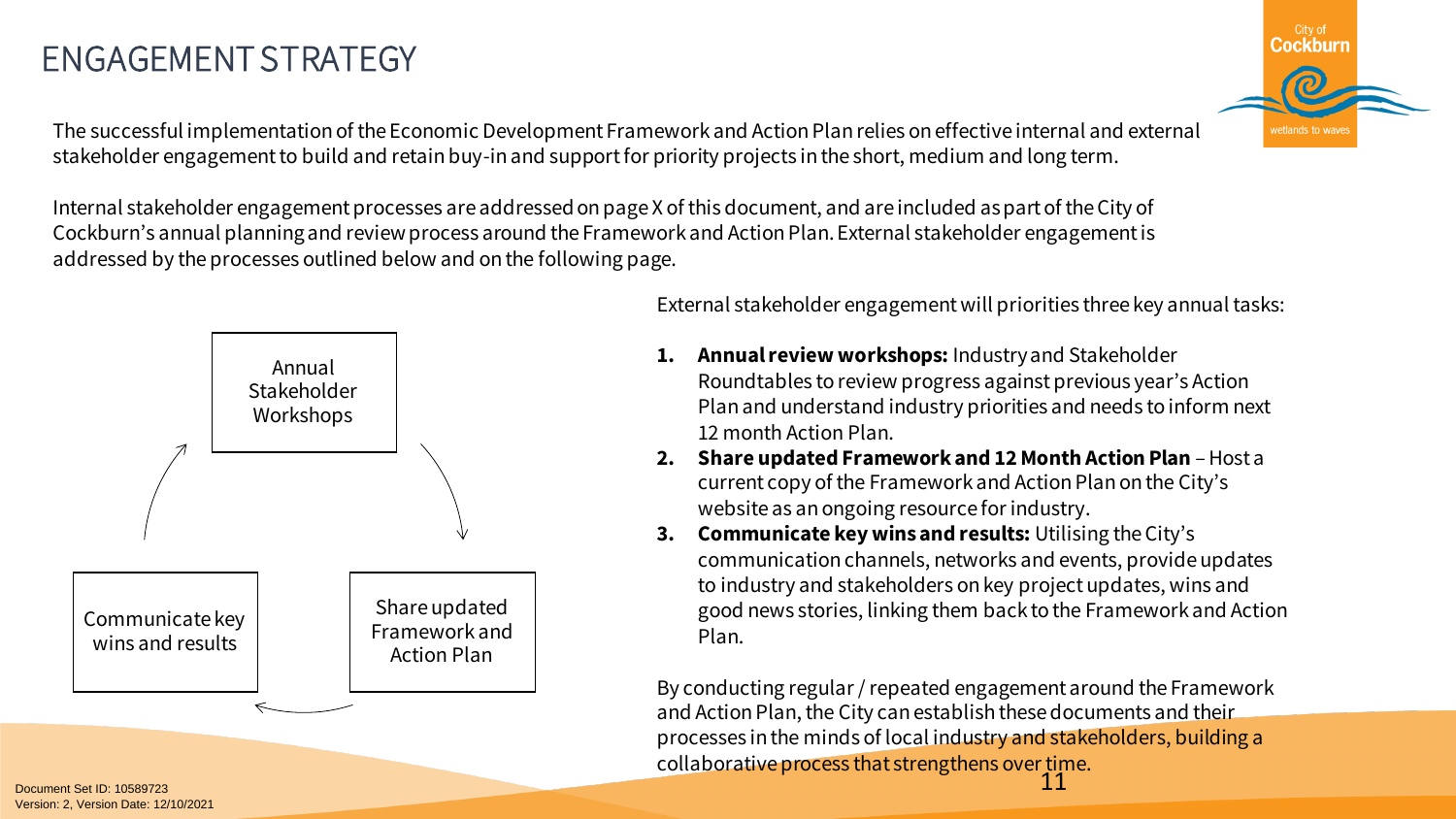## ENGAGEMENT STRATEGY



| <b>Activity</b>                                                    | <b>Stakeholders</b>                                                                                                                 | <b>Key messaging</b>                                                                                                                                                                                                                                                                                                                                                       | <b>Timeframe</b>                                                                                                                       | <b>Channels</b>                                                                                                                                                                                                                                        |
|--------------------------------------------------------------------|-------------------------------------------------------------------------------------------------------------------------------------|----------------------------------------------------------------------------------------------------------------------------------------------------------------------------------------------------------------------------------------------------------------------------------------------------------------------------------------------------------------------------|----------------------------------------------------------------------------------------------------------------------------------------|--------------------------------------------------------------------------------------------------------------------------------------------------------------------------------------------------------------------------------------------------------|
| <b>Annual</b><br><b>Stakeholder</b><br><b>Workshops</b>            | Local business<br>Community groups<br>Key State Government Agencies<br>South West Group<br>Melville Cockburn Chamber of<br>Commerce | Have your say on the City of Cockburn's local<br>economic development priorities for the incoming<br>financial year.<br>What challenges are your businesses / industry<br>facing that we can help with?<br>What are the opportunities you want us to advocate<br>for you around?                                                                                           | 3 months leading up to the<br>development of the next 12 month<br>Action Plan.                                                         | Stakeholder networks and contacts<br>City of Cockburn social media<br>accounts.<br>City of Cockburn e-newsletter/s.                                                                                                                                    |
| <b>Share updated</b><br><b>Framework and</b><br><b>Action Plan</b> | Local business<br>Community groups<br>Key State Government Agencies<br>South West Group<br>Melville Cockburn Chamber of<br>Commerce | The City of Cockburn will be focused on delivering<br>the following initiatives over the next 12 months to<br>support and develop our local economy.<br>These initiatives are informed by consultation with<br>our community and businesses, and are part of a<br>longer term strategic goals and projects that will<br>deliver significant impacts for the local economy. | Within 2 months of the Annual<br>Review Workshops, and pending<br>any internal review, budgeting and<br>endorsement processes.         | Documents to live on City of<br>Cockburn webpage.<br>City of Cockburn e-newsletter/s.<br>Disseminate directly to<br>stakeholders involved in<br>workshops.<br>Disseminate directly to key /<br>strategic stakeholders as part of on<br>going advocacy. |
| Communicate<br>key wins and<br>results                             | Local business<br>Community groups<br>Key State Government Agencies<br>South West Group<br>Melville Cockburn Chamber of<br>Commerce | X, Y, Z initiatives have been delivered with support<br>from / by the City of Cockburn with the following<br>outcomes for our local economy.<br>Check out this local business / group / individual who<br>is achieving incredible results through X innovation /<br>project.                                                                                               | Ad-hoc, but aim to provide at least<br>quarterly updates to maintain<br>momentum and engagement with<br>the Framework and Action Plan. | City of Cockburn e-newsletter/s.<br>City of Cockburn social media<br>accounts.<br>Disseminate directly with<br>stakeholders involved in<br>workshops.                                                                                                  |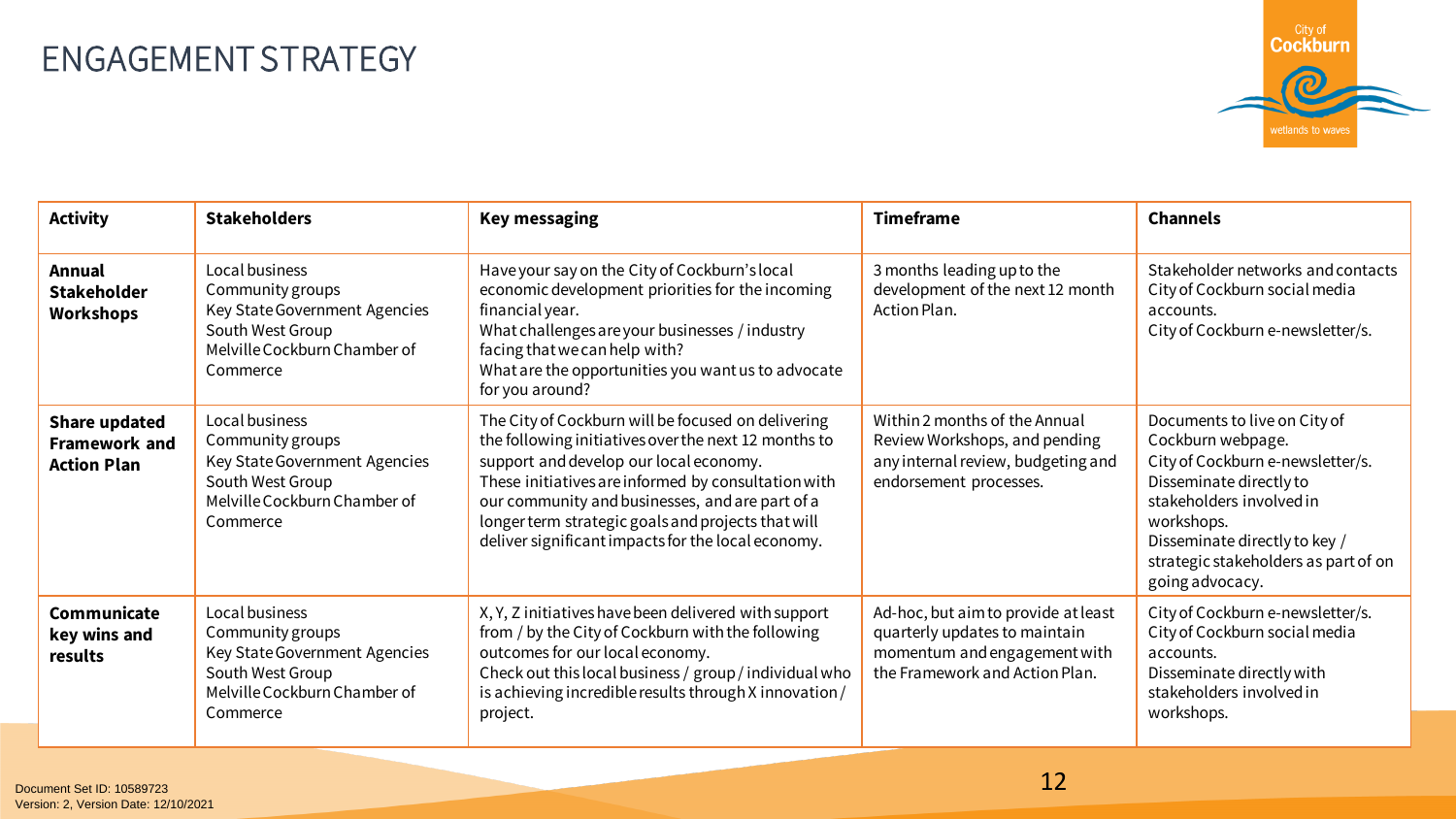### ANNUAL FRAMEWORK AND ACTION PLAN REVIEW PROCESS



A key advantage of the Framework approach to economic development strategy is that it is an iterative process which encourages continual review, reflection and prioritisation of programs and projects. This ensures that the City's can be flexible and proactive when it comes to responding to evolving internal and external influences and opportunities. The following diagram reflects an annual process that the City's units can undertake as part of ongoing economic development planning. Further detail relating to this process is provided on the following page.

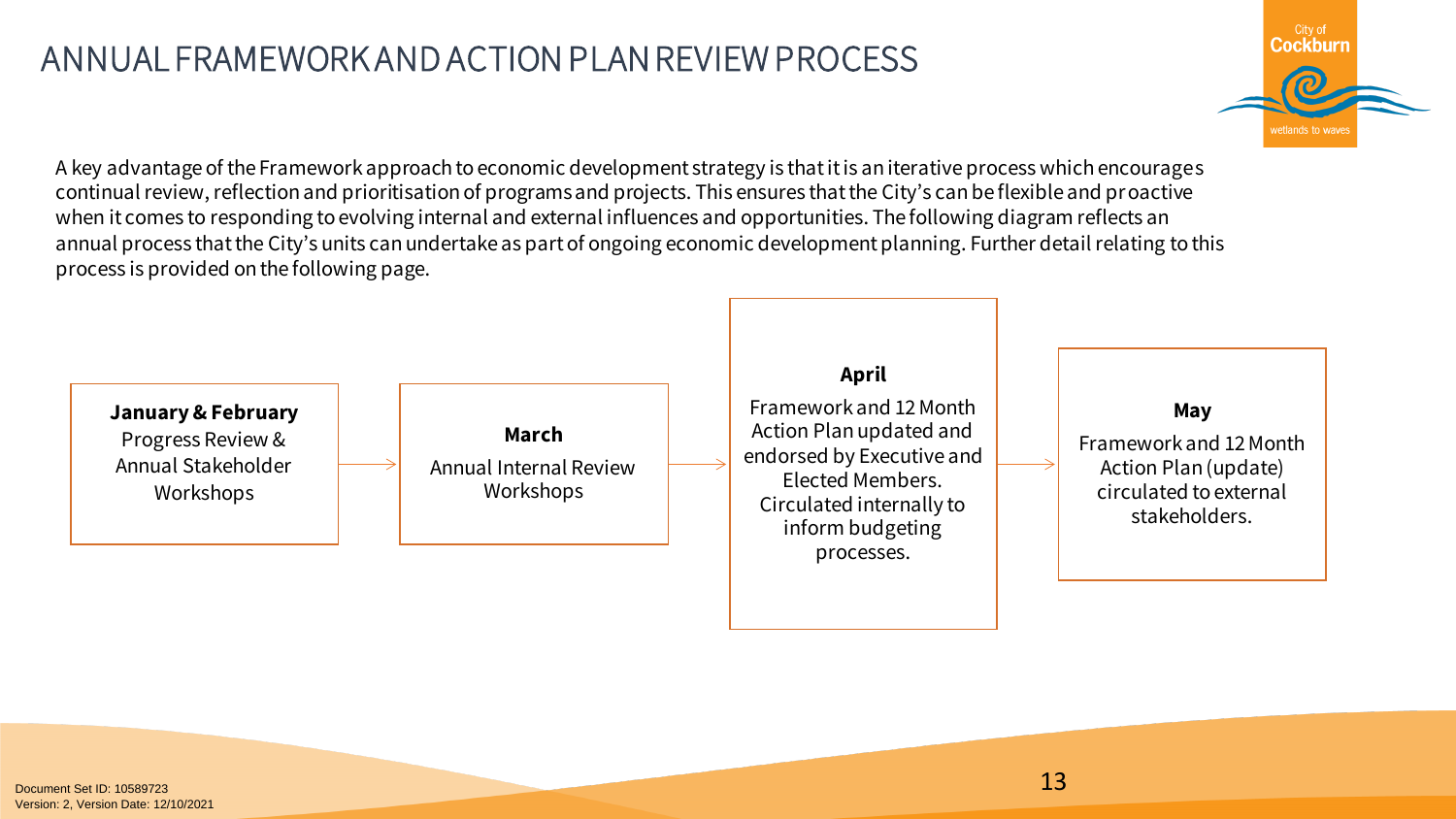## ANNUAL FRAMEWORK AND ACTION PLAN REVIEW PROCESS



| <b>Activity</b>                                                                                                                                                                 | <b>Stakeholders</b>                                                                                                                                              | <b>Key Actions</b>                                                                                                                                                                                                                                                           | <b>Timeframe</b> | <b>Tools</b>                                                                                                                       |
|---------------------------------------------------------------------------------------------------------------------------------------------------------------------------------|------------------------------------------------------------------------------------------------------------------------------------------------------------------|------------------------------------------------------------------------------------------------------------------------------------------------------------------------------------------------------------------------------------------------------------------------------|------------------|------------------------------------------------------------------------------------------------------------------------------------|
| <b>Annual Framework</b><br>and Action Plan<br><b>Evaluation</b>                                                                                                                 | City of Cockburn internal<br>business units.                                                                                                                     | Collate data from that supports the evaluation of the Framework and current 12 Month<br>Action Plan.                                                                                                                                                                         | February         | Framework<br><b>Evaluation Tool</b>                                                                                                |
| <b>Annual Stakeholder</b><br><b>Workshops</b>                                                                                                                                   | Local business<br>Community groups<br>Key State Government<br>Agencies<br>South West Group<br>Melville Cockburn Chamber of<br>Commerce                           | 2 - 3 interactive workshops that:<br>Provides an update on the progress towards current Action Planitems; and<br>Invite input into opportunities and challenges to address in the next 12 months.<br>$\bullet$                                                               | February         | Framework<br><b>Evaluation Tool</b><br>Economic<br>Development Canvas                                                              |
| <b>Annual Internal</b><br><b>Review Workshops</b>                                                                                                                               | <b>Business Engagement Unit</b><br>Communications Unit<br><b>Strategic Planning Unit</b><br>Strategy and Civic Support<br>Unit<br><b>Chief Executive Officer</b> | 2 workshops with key internal stakeholders to:<br>Review progress and key learnings against current 12 Month Action Plan;<br>Present Stakeholder Workshop outcomes;<br>• Identify, profile and prioritise key projects to form the focus of the next 12 Month Action<br>Plan | March            | Economic<br>Development Canvas<br>Multi-Criteria Analysis<br>Tool                                                                  |
| <b>Internal circulation</b><br>and Executive and<br><b>Elected Member</b><br>endorsement                                                                                        | Executive Leadership Team<br><b>Elected Members</b>                                                                                                              | Present updated Framework and 12 Month Action Plan to Executive and Elected Members<br>for feedback.<br>Circulate document internally for use in budgeting processes.                                                                                                        | April            | Economic<br>Development<br>Framework Slides<br><b>Action Plan Summary</b><br><b>Slides</b><br><b>Detailed Action Plan</b><br>(x s) |
| <b>Framework and 12</b><br><b>Month Action Plan</b><br>(update) circulated<br>to external<br>stakeholders.<br>Document Set ID: 10589723<br>Version: 2. Version Date: 12/10/2021 | Local business<br>Community groups<br>Key State Government<br>Agencies<br>South West Group<br>Melville Cockburn Chamber of<br>Commerce                           | Circulate updated (and endorsed) Framework and Action Plan to external stakeholders<br>involved in Stakeholder Workshops (see Engagement Plan).                                                                                                                              | May              | Economic<br>Development<br><b>Framework Slides</b><br><b>Action Plan Summary</b><br>Slides<br>Detailed Action Plan<br>(x s)        |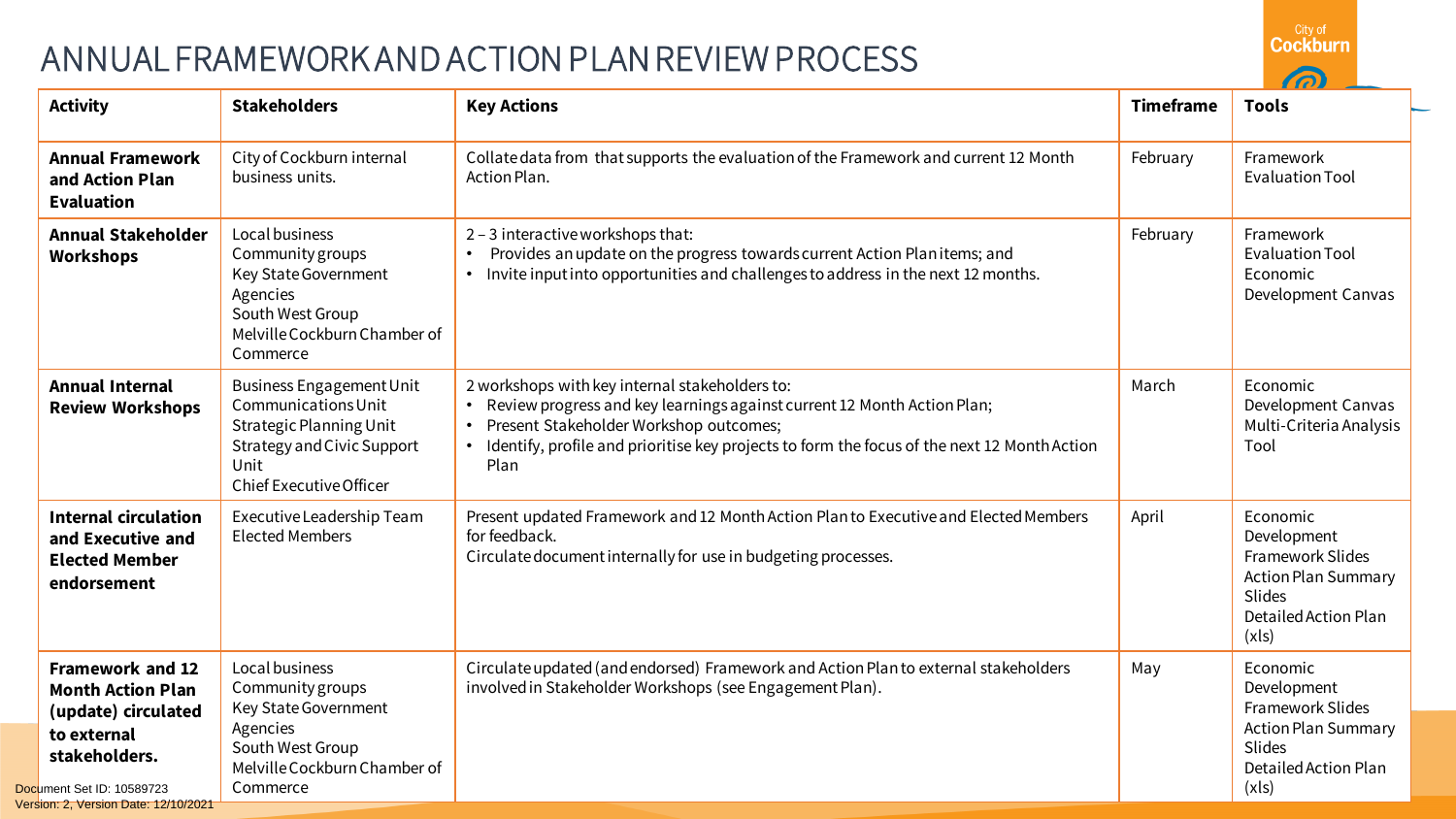## EVALUATING THE FRAMEWORK AND ACTION PLAN

City of Cockburr vetlands to way

As outlined in the Annual Review Process, The City of Cockburn will track the outcomes and impacts of the Framework and Action Plan for internal reporting and external communication and advocacy purposes.

- **Framework Evaluation -** The Framework is the longer term strategic document that asks the City to identify and organise its economic development priorities over a 5 year period. Throughout these five years, the activities, projects, decisions, systems, networks and initiatives led by Local Government, community and business will interact with each other to produce impacts in the medium to long term.
- **Action Plan Evaluation -** The 12 Month Action Plan is based on more concrete actions and projects, which can be tracked on a quarterly basis to identify what is on track, what is currently underway and what has been completed. The outcomes of these projects can be captured as part of this process, and inform the Annual Review of the Frameworks broader objectives.

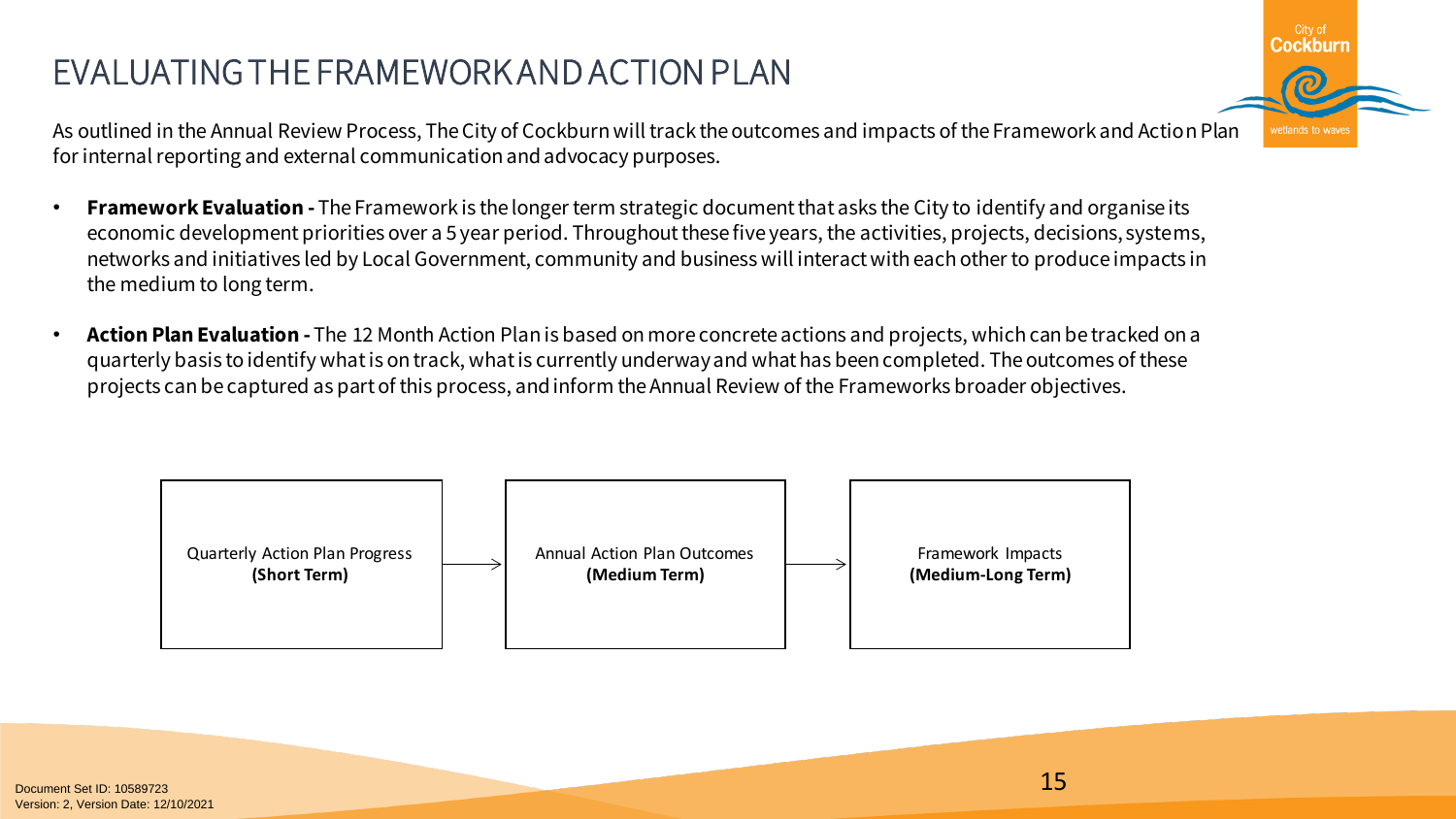### EVALUATING THE FRAMEWORK



| Program<br>Area                               | <b>Place Based Local Economic</b><br><b>Development</b>                                                                                                                                                                                                                                                                                                                                                                                                                                                                                                                                                        | <b>Blue Economy</b>                                                                                                                                                                                                                                                                                                                                                                                                                                                                                        | <b>Visitor Economy</b>                                                                                                                                                                                                                                                                                                                                                                                      | <b>Capacity Building and Innovation</b><br><b>Support</b>                                                                                                                                                                                                                                                                                                                                                                                                                                                                                                                                                                                               | etlands to w |
|-----------------------------------------------|----------------------------------------------------------------------------------------------------------------------------------------------------------------------------------------------------------------------------------------------------------------------------------------------------------------------------------------------------------------------------------------------------------------------------------------------------------------------------------------------------------------------------------------------------------------------------------------------------------------|------------------------------------------------------------------------------------------------------------------------------------------------------------------------------------------------------------------------------------------------------------------------------------------------------------------------------------------------------------------------------------------------------------------------------------------------------------------------------------------------------------|-------------------------------------------------------------------------------------------------------------------------------------------------------------------------------------------------------------------------------------------------------------------------------------------------------------------------------------------------------------------------------------------------------------|---------------------------------------------------------------------------------------------------------------------------------------------------------------------------------------------------------------------------------------------------------------------------------------------------------------------------------------------------------------------------------------------------------------------------------------------------------------------------------------------------------------------------------------------------------------------------------------------------------------------------------------------------------|--------------|
| <b>Impacts</b>                                | Increased community pride in their<br>neighbourhoods;<br>Unique offerings of Cockburn's<br>$\bullet$<br>places are valued by community,<br>business and investors;<br>Increased understanding of unique<br>local places, and the business and<br>industry that will be complimentary<br>and supportive for that place and for<br>like Industries or Uses e.g. Wetlands<br>Ecotourism LED Place that is<br>protective of the natural<br>environment; and<br>Strategic land use planning and<br>$\bullet$<br>development based on natural, and<br>infrastructure and Industry/ business<br>needs (e.g. tourism). | Defined brand for<br>Cockburn, environmental and<br>social benefits that align with<br>values and strategic objectives of<br>local government (not all about<br>economics).<br>Strategic direction for Latitude<br>$\bullet$<br>32 employment lands, master<br>planning, global investment<br>opportunities (Indian Ocean<br>focus).<br>Promotion of ecological<br>stewardship - preserving natural<br>capital for environmental, social<br>and financial returns, such<br>as through blue carbon capture. | Better alignment of capital works<br>/infrastructure upgrades with<br>visitor and business needs;<br>Increased brand awareness for the<br>City of Cockburn;<br>Development of a range of new<br>visitor products and experiences;<br><b>Established Destination Identity</b><br>and Unique Selling Proposition.<br>Improved liveability and<br>$\bullet$<br>attractiveness as a place to live and<br>visit. | Leadership becomes distributed<br>$\bullet$<br>in nature and does not seem<br>'led' by the City;<br><b>Highly skilled business</b><br>$\bullet$<br>community;<br>Strategic opportunities are<br>$\bullet$<br>capitalised on by developing<br>specific skill sets across the City;<br>Attractive clusters of like-<br>$\bullet$<br>minded/industry specific<br>businesses are attracting<br>investors; and<br>Established clusters can<br>$\bullet$<br>advocate to Government (all<br>levels) around common and<br>catalytic opportunities.<br>City of Cockburn (LGA) supports<br>$\bullet$<br>an environment that attracts<br>innovation and start-ups. |              |
| <b>Indicators</b><br>(how will we<br>measure) | New business registrations<br>Employment concentration factors<br>Local business and community<br>perceptions (via survey /<br>engagement)<br><b>Net Promoter Scores</b>                                                                                                                                                                                                                                                                                                                                                                                                                                       | Business and jobs growth within<br>Blue Economy industries / clusters<br>Employment concentration<br>factors<br>Level of investment attracted to<br>Blue Economy projects<br>City participation in Blue<br>Economy strategic networks and<br>groups                                                                                                                                                                                                                                                        | Business and jobs growth within<br>Visitor Economy related industries<br>Level of visitation to the City of<br>$\bullet$<br>Cockburn<br>• Level of visitor spend within the<br>City of Cockburn                                                                                                                                                                                                             | Uptake of City's business support<br>services and programs<br>Business registrations in City's<br>$\bullet$<br>business communication<br>channels<br>Local business perceptions of LGA<br>$\bullet$<br>as a place to do business (via<br>survey / engagement)<br>Profile / recognition of City as hub<br>for innovation                                                                                                                                                                                                                                                                                                                                 |              |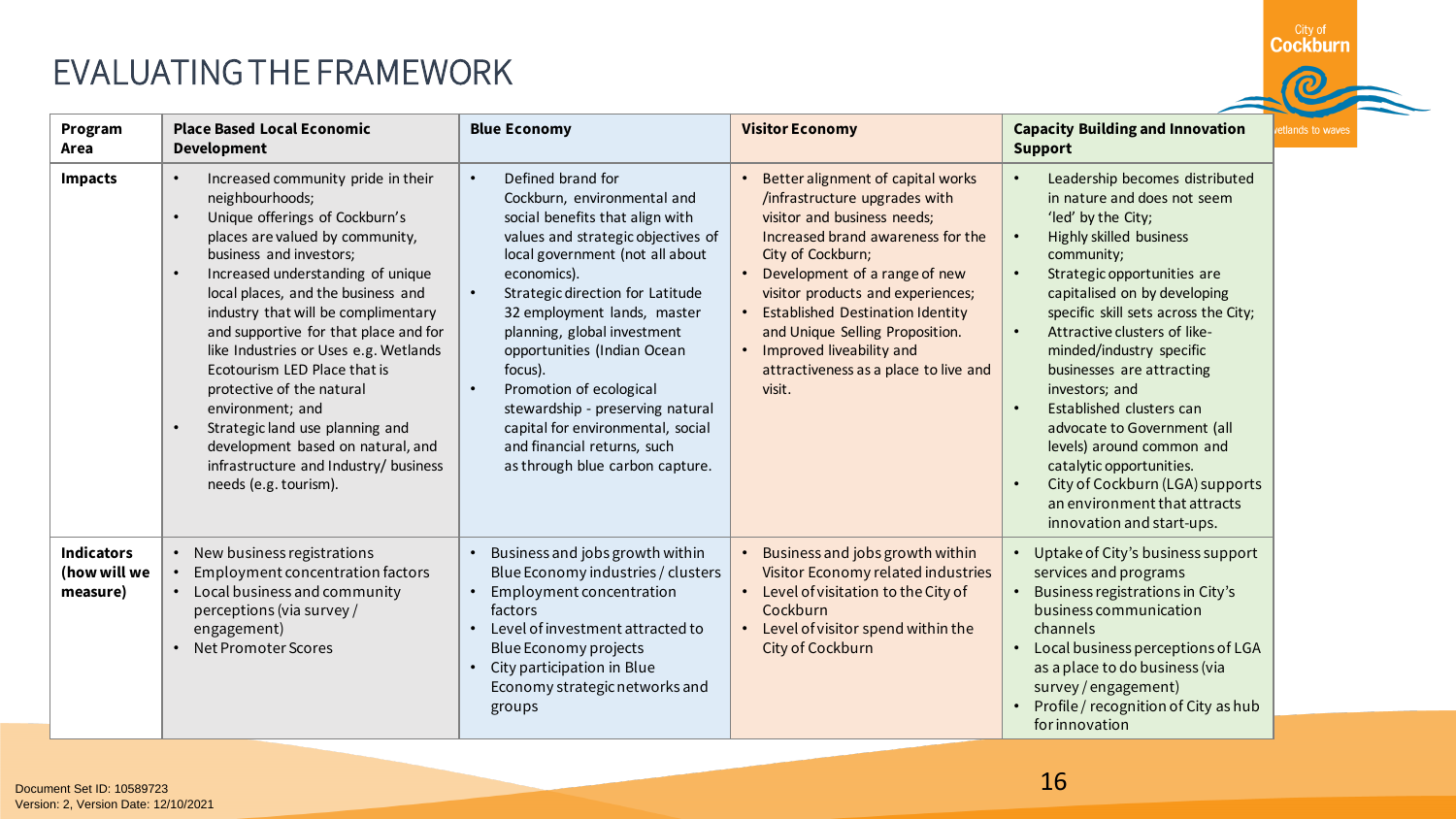## ACTION PLAN PROGRESS REPORTING



On a quarterly basis, the City of Cockburn will work with internal business units to assess progress against Action Items articulated in the current 12 Month Action Plan. This progress update will capture the following information.

| <b>Action item progress</b>    | A high level indication of the status or progress of a an action item:<br>Planned<br>$\bullet$<br>Underway<br>$\bullet$<br>Complete<br>$\bullet$                                                                                                                                                 |
|--------------------------------|--------------------------------------------------------------------------------------------------------------------------------------------------------------------------------------------------------------------------------------------------------------------------------------------------|
| <b>Action item</b><br>outcomes | The outcomes associated with this action, for example:<br>XXX plan / policy completed and endorsed<br>$\bullet$<br>\$XXX Grant funding secured<br>Construction commenced<br>$\bullet$<br>Engagement completed<br>Network established<br>$\bullet$<br>Project initiated<br># businesses supported |

This information can be shared with internal and external stakeholders not only as an accountability and transparency tool, but as a great way to capture and measure progress and achievements, and maintain positivity and momentum around the Economic Development Framework and Action Plan.

This information can be captured in the detailed Action Plan document, which can be provided in a format that aligns with the City's communication and branding guidelines.